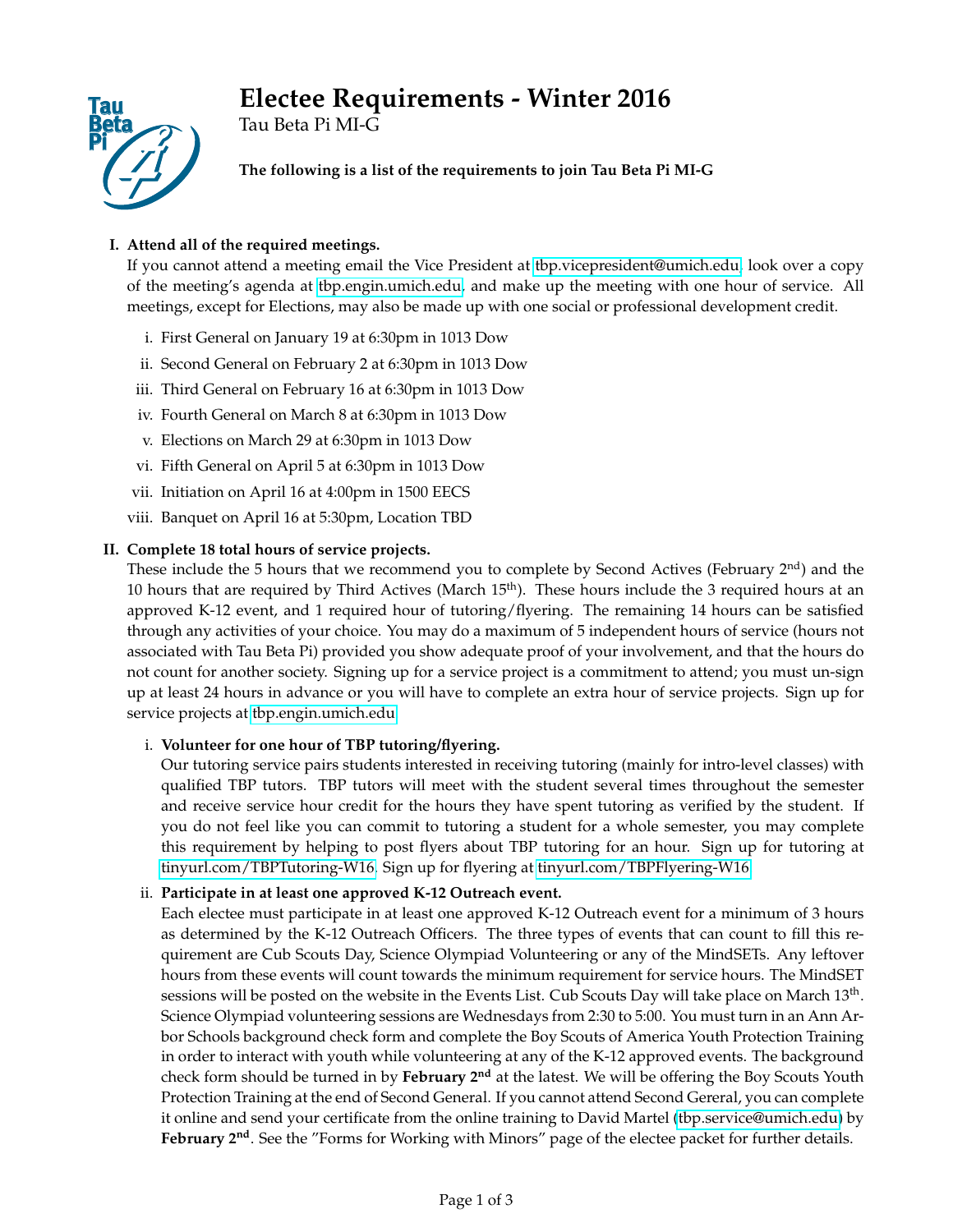## **III. Attend Part I and Part II of the Character Interview.**

You will complete an Electee Interview Questionnaire regarding exemplary character and submit your answers, along with a copy of your resume, to the website by **Wednesday, January 27th at 11:59 pm.** The interview questionnaire can be found under Electee Resources on the website [\(tbp.engin.umich.edu\)](http://tbp.engin.umich.edu). Your resume should be submitted to your website profile. You will then attend two interview shifts with current actives in the Duderstadt Connector Conference Rooms on January 29<sup>th</sup>, February 1<sup>st</sup>, or 2<sup>nd</sup>. You must sign up for a Part I and a Part II of the interview, which are connected events on the website. Each interview part should last about 25 minutes and starts no later than 5 minutes after start time (to allow for travel time from classes), which will require a total commitment of 1 hour. **Sign up for your interview on the website [\(tbp.engin.umich.edu\)](https://tbp.engin.umich.edu/calendar/event_list/).**

## **IV. Complete and submit the electee exam.**

Hand in the electee exam, which tests your knowledge of the history of TBP and our chapter. We encourage you to work on it together! It is not meant to be stressful. Feel free to drop by office hours to ask officers for answers. Please don't ask for answers via e-mail — we want to get to know you! **Turn in the completed exam at the TBP Office (1226 EECS) or at meetings.**

## **V. Interview six fellow Tau Bates.**

The interviews are to get to know your fellow members in Tau Beta Pi a little better. These interviews should be casual. At least two of the people interviewed must be active members. Think of 6 creative questions to ask members — no mundane questions will be accepted ("What is your favorite color?"). The questions may be typed, but answers must be hand-written by you, not your interviewee. To encourage personal interaction, interviews should be done in person, so no e-mail interviews. Please have your interview subject sign the sheet afterwards. **Turn in interview questions and answers at the TBP Office (1226 EECS) or at meetings.**

## **VI. Attend a total of at least two TBP social or professional development events.**

Social events include IM sports, TG's, movie nights, game nights, intersociety events, etc. Professional development events include corporate information sessions. Sign up for social and professional development events at [tbp.engin.umich.edu.](http://tbp.engin.umich.edu)

## **VII. Attend at least two Electee Team activities.**

You must attend at least two Electee Team activities with at least half of your Electee Team present. You must make a team dessert and Yell for a competition during Fifth General (you will receive more information about this later).

## **VIII. Pay a one-time membership fee of \$90.**

A one-time fee to be a member of Tau Beta Pi, which pays for electee supplies, the banquet, your bent, your certificate, your lifetime membership, etc. given to the Treasurer, Kallen Schwark. Checks should be made out to Tau Beta Pi. Cash is also accepted.